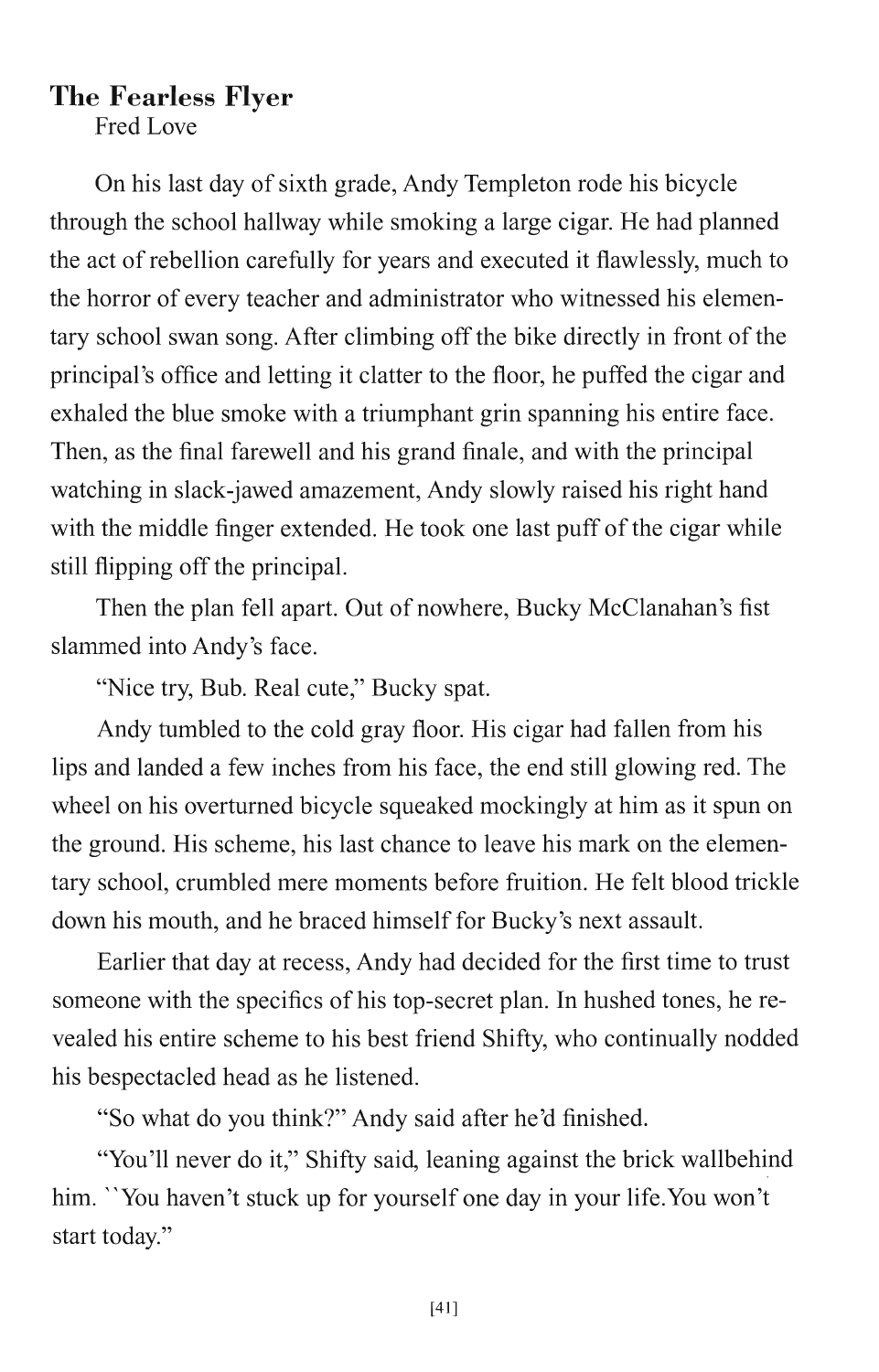Andy opened his mouth to disagree but thought better of it. He knew Shifty had a point.

"See what I mean? You can't even disagree with me," Shifty said.

"And we've been friends our whole lives. You'll back down."

Andy's head dropped and he kicked himself for so readily proving

Shifty's argument for him. The sounds of sixth graders at play buzzed on the blacktop beyond the out-of-the-way hangout where Andy and Shifty gathered every recess period. Since first grade, they'd spent their free time nestled in their corner, an intersection of two of the school building's crumbling brick walls. No one, including the on-duty teachers, bothered them in their hideout, and they liked it that way. They despised recess.

Andy watched a few classmates playing kickball on the playground, then turned his attention back to Shifty.

"I have to do this, or I'll never be able to live with myself," Andy said. "I've dreamed about it too much to just let it go."

"I'm telling you to leave it be, Andy," Shifty said. He removed his glasses and wiped them on his pants. "Anonymity isn't as bad as you think."

Andy was about to ask what anonymity meant when a rubber kickball streaked by his head and bounced against the brick wall a few inches from where Shifty was leaning.

"Little help, Bub," Andy heard Bucky McClanahan call from the playground.

Andy glared at the chubby redhead before picking up the rubber ball and hurling it in Bucky's direction. The ball bounced halfway to its destination and rolled to a stop a few feet in front of Bucky. Andy watched as Bucky's plump form bent over to pick up the ball before returning to the kickball game snickering and shouting, "Did you guys see that shot? It almost got both of them! "

Andy's hatred of Bucky dated all the way back to his first every day of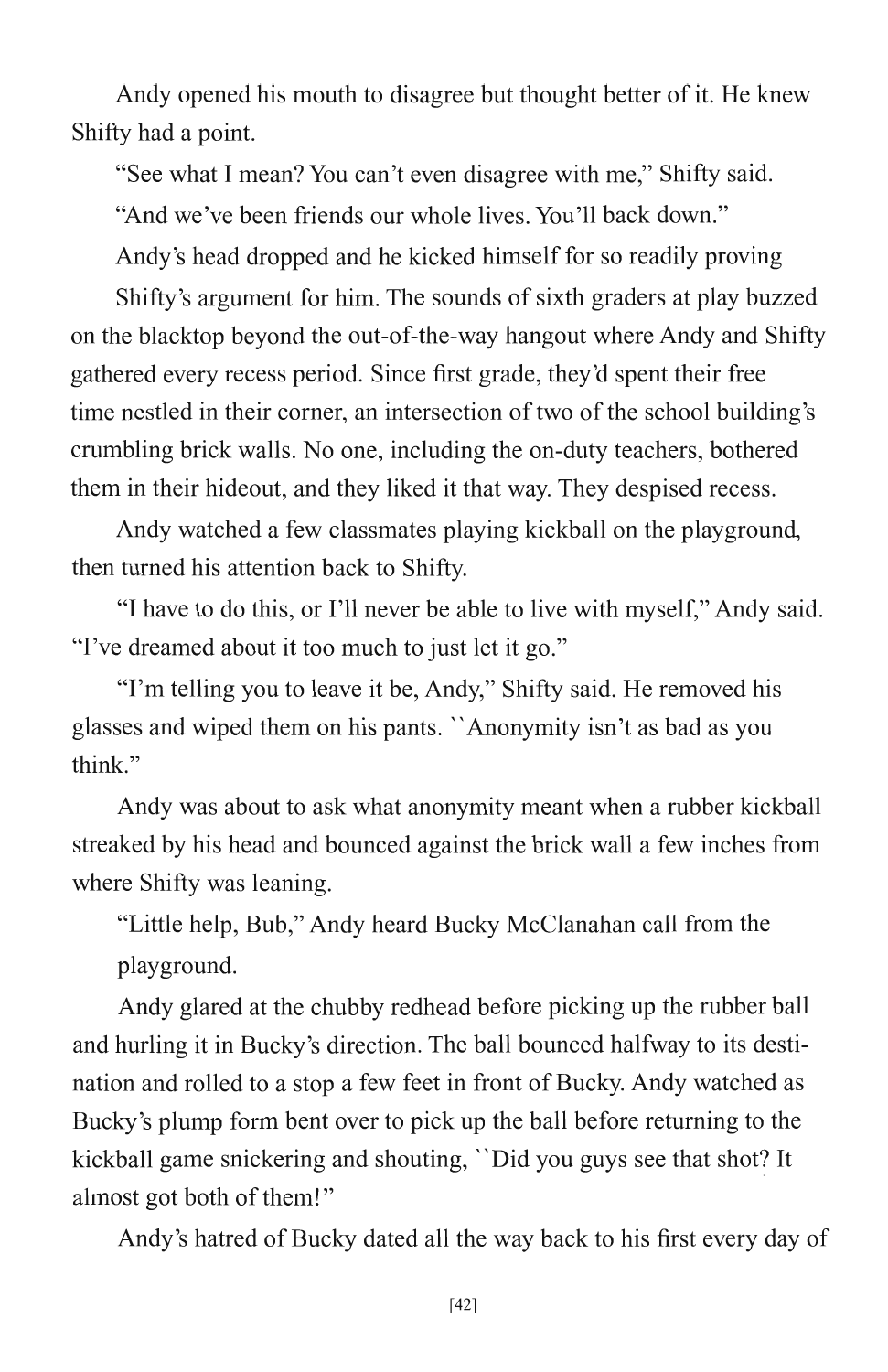school. In a very real way, Bucky had provided the inspiration for Andy's plan in the first place. On the first day of kindergarten, Andy and Bucky had been assigned seats next to each other in their classroom. When the time came for recess, Bucky asked Andy to race him on the playground, and Andy remembered thinking he'd made his first friend as the two boys dashed across the blacktop together, giggling with each stride. When the pair finally tired and stopped running, Andy panted with his hands on his knees. Without warning, Bucky spun around and hit Andy in the mouth. No provocation; no reason. Andy started bawling and didn't calm down until the teacher called his mother to pick him up. That was Andy's first day of school, and it haunted him every day since. Sometime soon after the incident, Andy wasn't sure when, he decided he'd have his revenge on Bucky and on the rest of the school. Today, his last day of elementary, things were about to come full circle.

"1 hate that kid," Shifty said. "Think he kicked that ball at us on purpose?"

"Doesn't matter," Andy said. "I'm going to do this. I'm going to do it because of kids like Bucky who don't think we matter."

"You're thick," Shifty said. "But I hope you go through with it."

The on-duty teacher patrolling the blacktop rang the bell that signified the end of recess. Andy watched his classmates make their way back inside the school building, but he paused before doing so himself. He turned back to the brick wall corner and watched Shifty straighten himself out and adjust his glasses.

"This is our last recess out here," Andy said.

Shifty strode past him without a moment's hesitation.

"I won't miss it," he said.

Andy took one last look, then turned to follow his best friend inside.

The rest of the day, as the students handed in the last of their books and buzzed about their summer plans, Andy sat quietly at his desk, watching the clock. The teacher, a plump and elderly woman, droned endlessly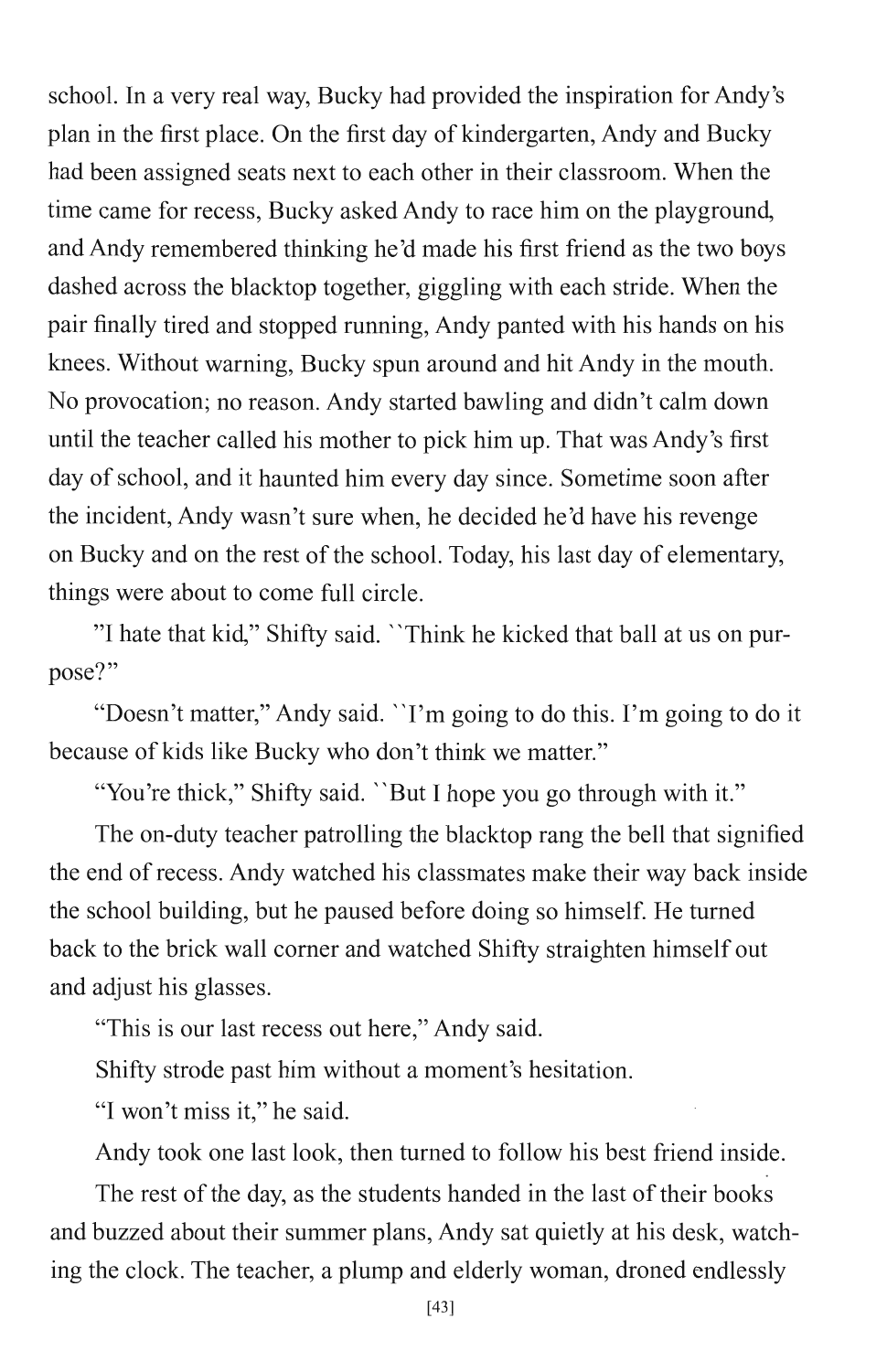about what they should expect next year in junior high, but no one in the classroom listened. They were too eager to start their summer to worry about junior high.

Finally, the final bell rang and the children rushed out the door with the intensity of a volcanic eruption. They shouted to each other gleefully and scrambled down the three flights of stairs, often taking them two or three at a time, until they charged out the school's front door, no longer puny elementary students. They gathered in the school yard, some waiting for buses, others simply too excited to go home. Andy quietly avoided the crowd, hands thrust into his pockets, and made his way to the bike rack near the front door.

It was zero hour, and if Andy was ever going to execute his plan, it had to be now. Shifty's pessimism still rang clearly in his thoughts, and he almost picked up the bike and pedaled home. In his pocket, his hand could feel the cigar he stole from his father that morning. This stunt could immortalize him, he thought, make him a legend. He needed only the guts to go through with it. With shaking hands, he picked up his bicycle and walked it to the front door. The children around him didn't seem to notice until he opened the door and walked his bike inside. Quickly, he put the cigar to his lips and lit it with a lighter he'd also purloined from his dad's dresser. At first his shaking hands fumbled with the lighter's button and he worried he wouldn't be able to spark the thing up. The tiny flames finally flared from the lighter and the cigar began to glow on the end. He was in business.

A,

The fear drained out of him, replaced with a brash confidence that seemed to propel him forward on the bike. Before he knew it, he was peddling almost full speed in the long school hallway. Teachers gasped and his classmates stared in disbelief, but no one stopped him. A trail of blue smoke wisped behind him as he rode, and he reveled in his first ever display of rebellion. When he pulled up in front of the principal's office, he paused to make sure he had everyone's attention. Fully satisfied that all

[44]